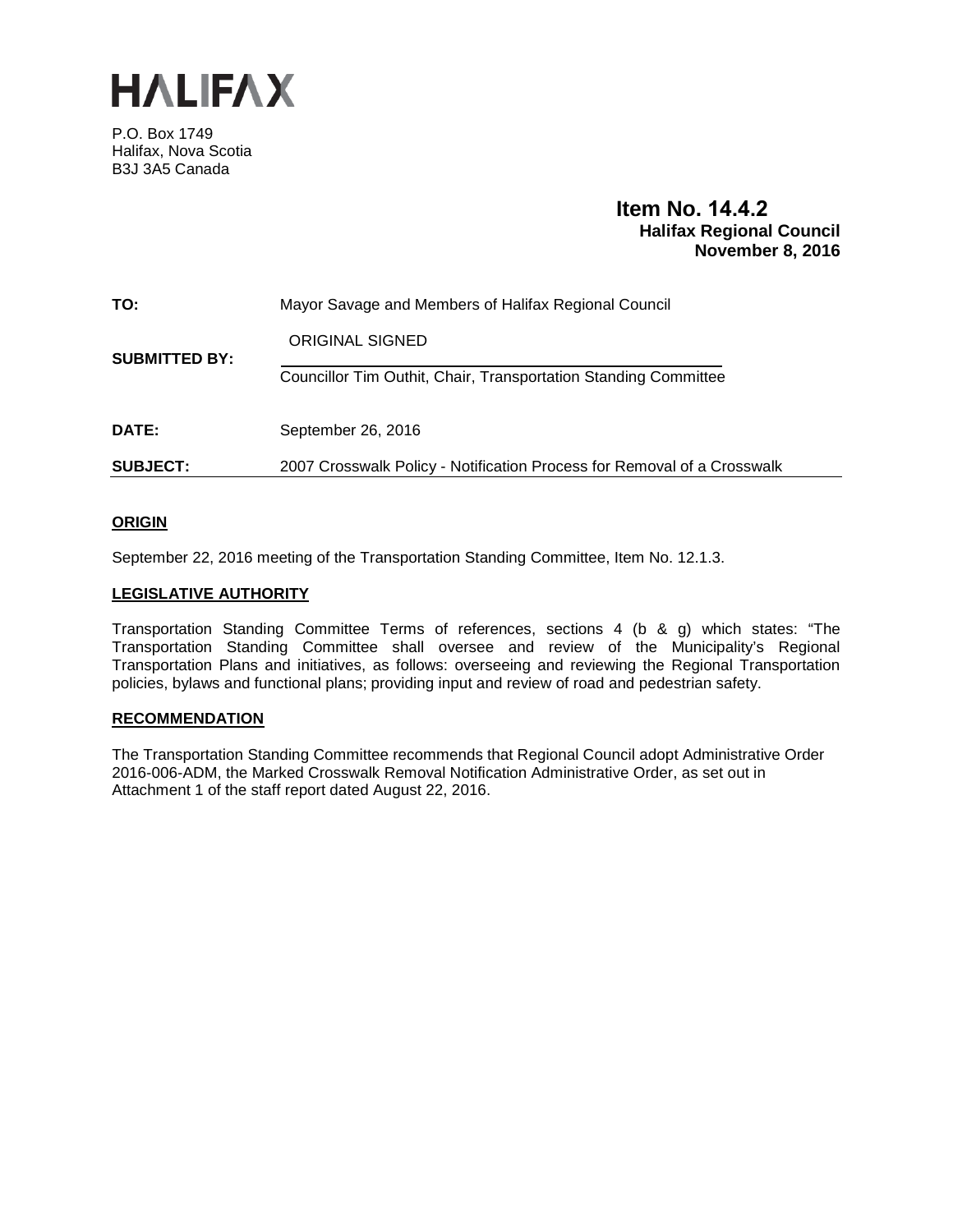#### **BACKGROUND**

A staff report dated August 22, 2016 pertaining to an Administrative Order in relation to a Notification Process for Removal of a Crosswalk was before the Transportation Standing Committee for consideration at its meeting held on September 22, 2016.

For further information, please refer to the attached staff report dated August 22, 2016.

#### **DISCUSSION**

The Transportation Standing Committee considered the August 22, 2016 staff report at its meeting held on September 22, 2016 and forwarded the recommendation to Halifax Regional Council as outlined in this report.

#### **FINANCIAL IMPLICATIONS**

As outlined in the attached staff report dated August 22, 2016.

#### **RISK CONSIDERATION**

As outlined in the attached staff report dated August 22, 2016.

#### **COMMUNITY ENGAGEMENT**

The Transportation Standing Committee meetings are open to public attendance, a live webcast is provided of the meeting, and members of the public are invited to address the Committee for up to five minutes at the end of each meeting during the Public Participation portion of the meeting. The agenda, reports, video, and minutes of the Transportation Standing Committee are posted on Halifax.ca.

#### **ENVIRONMENTAL IMPLICATIONS**

Not applicable.

#### **ALTERNATIVES**

The Transportation Standing Committee did not discuss alternatives.

#### **ATTACHMENTS**

1. Staff report dated August 22, 2016

A copy of this report can be obtained online at http://www.halifax.ca/council/agendasc/cagenda.php then choose the appropriate meeting date, or by contacting the Office of the Municipal Clerk at 902.490.4210, or Fax 902.490.4208.

Report Prepared by: Liam MacSween, Legislative Assistant, 902.490.6521.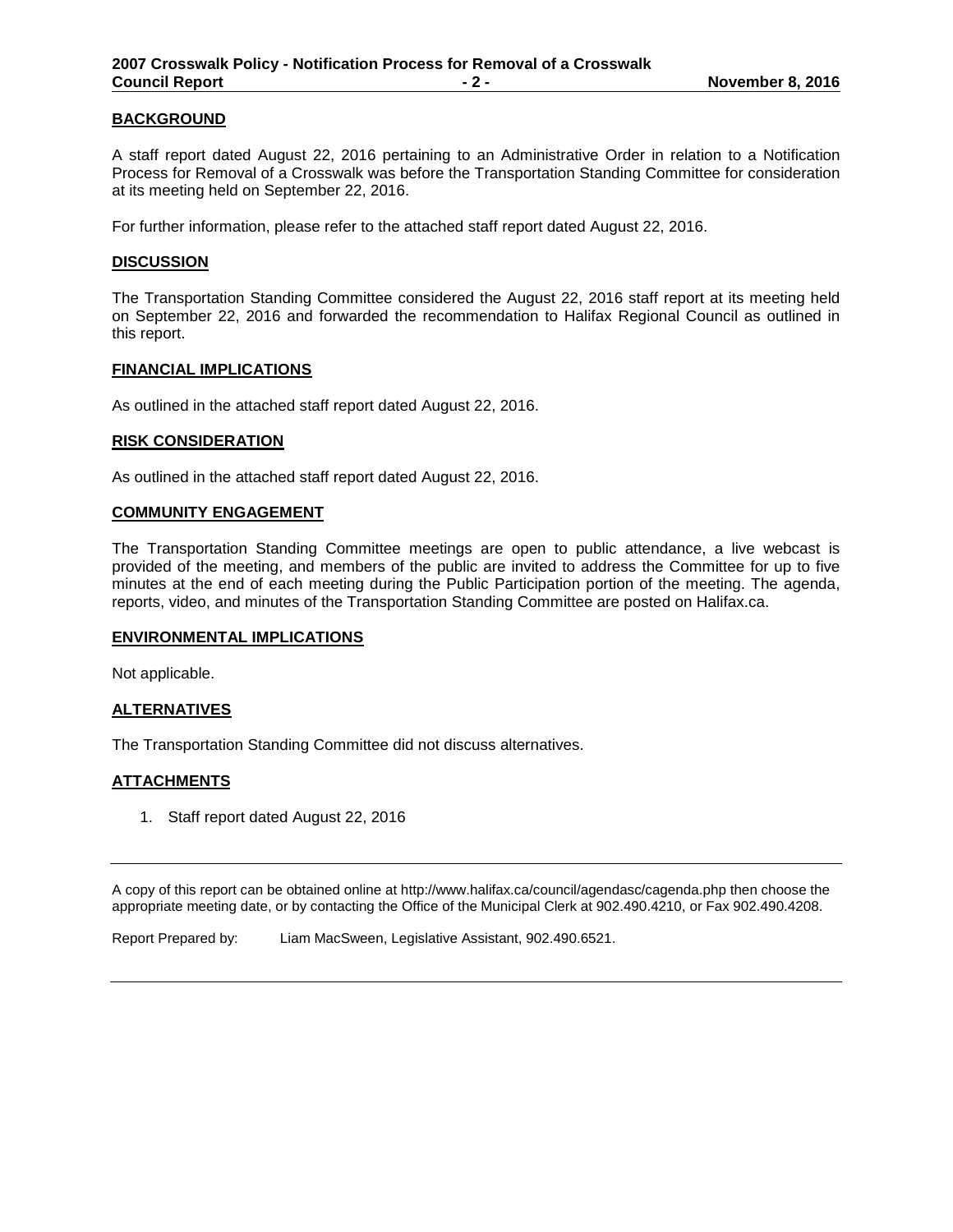

P.O. Box 1749 Halifax, Nova Scotia B3J 3A5 Canada

# **Item No. 12.1.3 Transportation Standing Committee September 22, 2016**

| TO:                  | Chair and Members of Transportation Standing Committee               |
|----------------------|----------------------------------------------------------------------|
| <b>SUBMITTED BY:</b> | <b>Original Signed</b>                                               |
|                      | Taso Koutroulakis, P.Eng., A/Director, Transportation & Public Works |
| <b>DATE:</b>         | August 22, 2016                                                      |
|                      |                                                                      |

# **SUBJECT: 2007 Crosswalk Policy - Notification Process for Removal of a Crosswalk**

#### **ORIGIN**

Item 9.1 of the May 24, 2016 meeting of Halifax Regional Council:

MOVED by Councillor Karsten, seconded by Councillor Nicoll THAT Halifax Regional Council request a staff report on a policy to implement a notification process regarding the removal of crosswalks under the 2007 Crosswalk Policy.

MOTION PUT AND PASSED

#### **LEGISLATIVE AUTHORITY**

*Halifax Regional Municipality Charter*, ("HRM Charter"), subsections 21(1),(2):

- (1) The Council may establish standing, special and advisory committees.
- (2) Each committee shall perform the duties conferred on it by this Act, any other Act of the Legislature or the by-laws or policies of the Municipality.;

HRM Charter, subsection 59(3), "In addition to matters specified in this Act or another Act of Legislature, the Council may adopt policies on any matter that the Council considers conducive to the effective management of the Municipality."

HRM Charter, subsection 321(8), "The traffic authority for the Municipality has, with respect to highways in the Municipality, excluding those for which the Provincial Traffic Authority has authority, the powers conferred upon a traffic authority by or pursuant to the Motor Vehicle Act ."

*Motor Vehicle Act*, subsection 90(1), "The traffic authority may establish and designate and may maintain, or cause to be maintained, by appropriate devices, marks or lines upon the surface of the highways, crosswalks at intersections where, in his opinion, there is particular danger to pedestrians crossing the highway, and at such other places as he may deem necessary."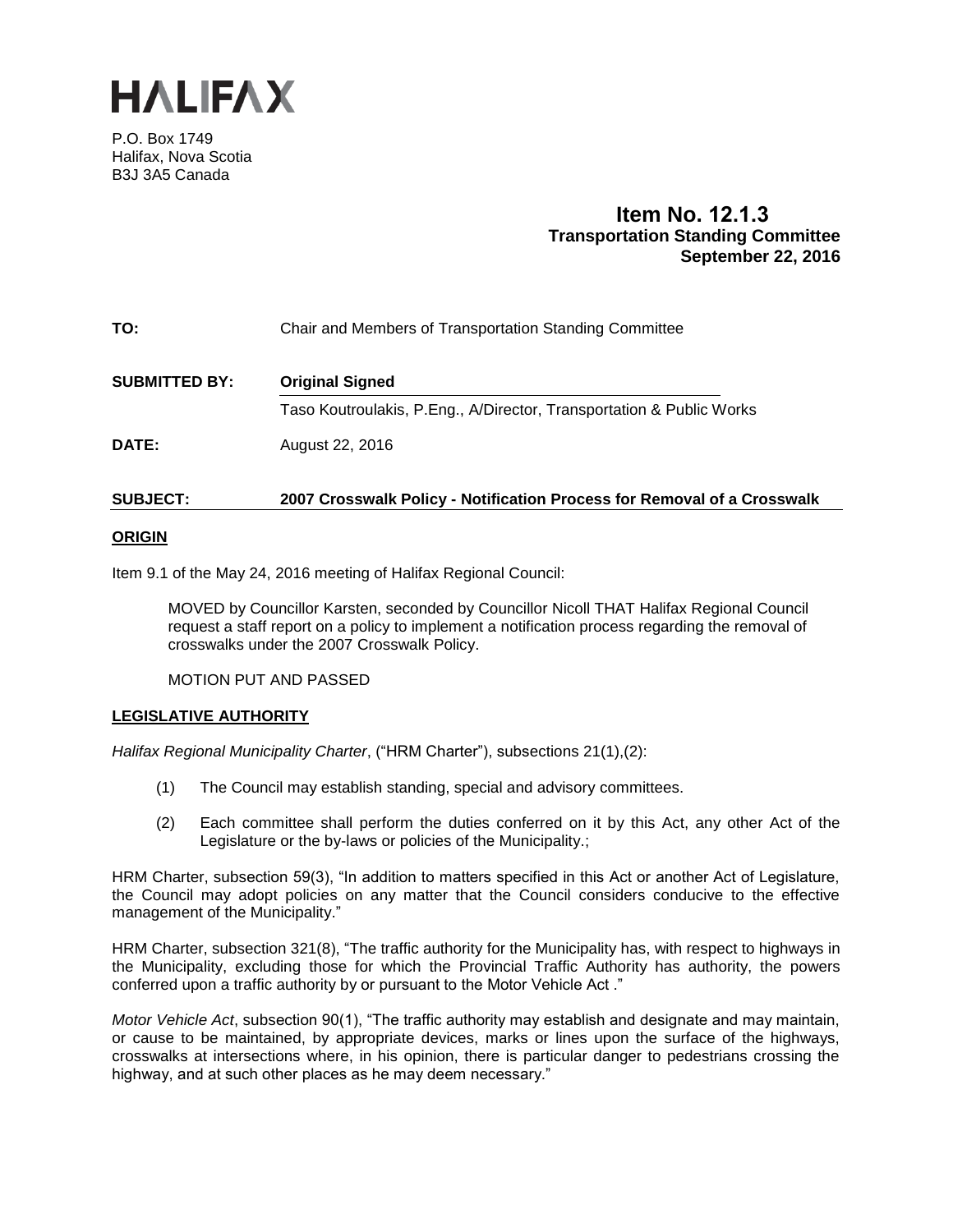#### **RECOMMENDATION**

It is recommended that the Transportation Standing Committee recommend that Regional Council adopt Administrative Order 2016-006-ADM, the *Marked Crosswalk Removal Notification Administrative Order*, as set out in Attachment 1 of this report.

#### **BACKGROUND**

The Crosswalk Safety Task Force ("Task Force") was formed in April of 2007 in response to concerns from residents across Nova Scotia for the safety of pedestrians in crosswalks. The Task Force consisted of representatives from both Provincial and Municipal governments and academia with strong backgrounds in transportation and focusing on the areas of engineering, education and enforcement.

The work of the Task Force was completed independently and transparently, hearing from experts in the fields of traffic and transportation engineering, education and law enforcement. Submissions from the public were also accepted and carefully reviewed.

The resulting recommendations from the Task Force were based on review of current literature and research, expert and professional experience and information gathered from the public. Within the theme of engineering, the Task Force made the general recommendation:

*"The Task Force recommends the Provincial & Municipal Traffic Authorities install crosswalk treatments based on technical merit & national standards to ensure consistency & uniformity for drivers and pedestrians."*

And specifically:

*"The road authority must require the assessment of existing marked crosswalks when refurbishing highways and roadways to ensure they reflect current traffic situations, guidelines and standards. When existing marked crosswalks are not warranted, they must be removed due to potential safety hazards."*

The above practice has been the approach used by staff since the release of the Task Force report and recommendations, is in keeping with the approach of promoting and maintaining uniformity in the placement and maintenance of marked crosswalks as recommended by the Task Force and is in line with the responsibilities of the Traffic Authority as outlined in the *Motor Vehicle Act*.

## **DISCUSSION**

When an existing marked crosswalk is identified for removal via assessment related to a capital project, the process currently followed by staff is that the Councillor whose district in which the crosswalk is located receives direct notification of the intent to remove the crosswalk. Public notification of the removal has not been part of the process as these decisions fall within the jurisdiction of the Traffic Authority.

As noted during the May 24, 2016 Regional Council session, HRM does provide notification to residents regarding construction related work taking place in their neighbourhood. This notification is intended to provide residents with advance notice of potential disruptions (parking, access, etc.) that may occur as a result of the construction activity. It was also noted that no such notification is done as it relates the decision to remove an existing marked crosswalk in conjunction with the construction project which often leads to Councillors receiving calls from residents because they did not receive any advance notice that the crosswalk was being removed.

In order to provide some advance notification to the public of the decision to remove a marked crosswalk that was determined to be unwarranted, staff reviewed notification processes undertaken by other HRM business units. In particular, processes used by Construction Services (notification of capital works projects), Development Engineering (notification of development permits/variances and blasting permits) and Halifax Transit (notification of transit stop relocations/removals) were consulted.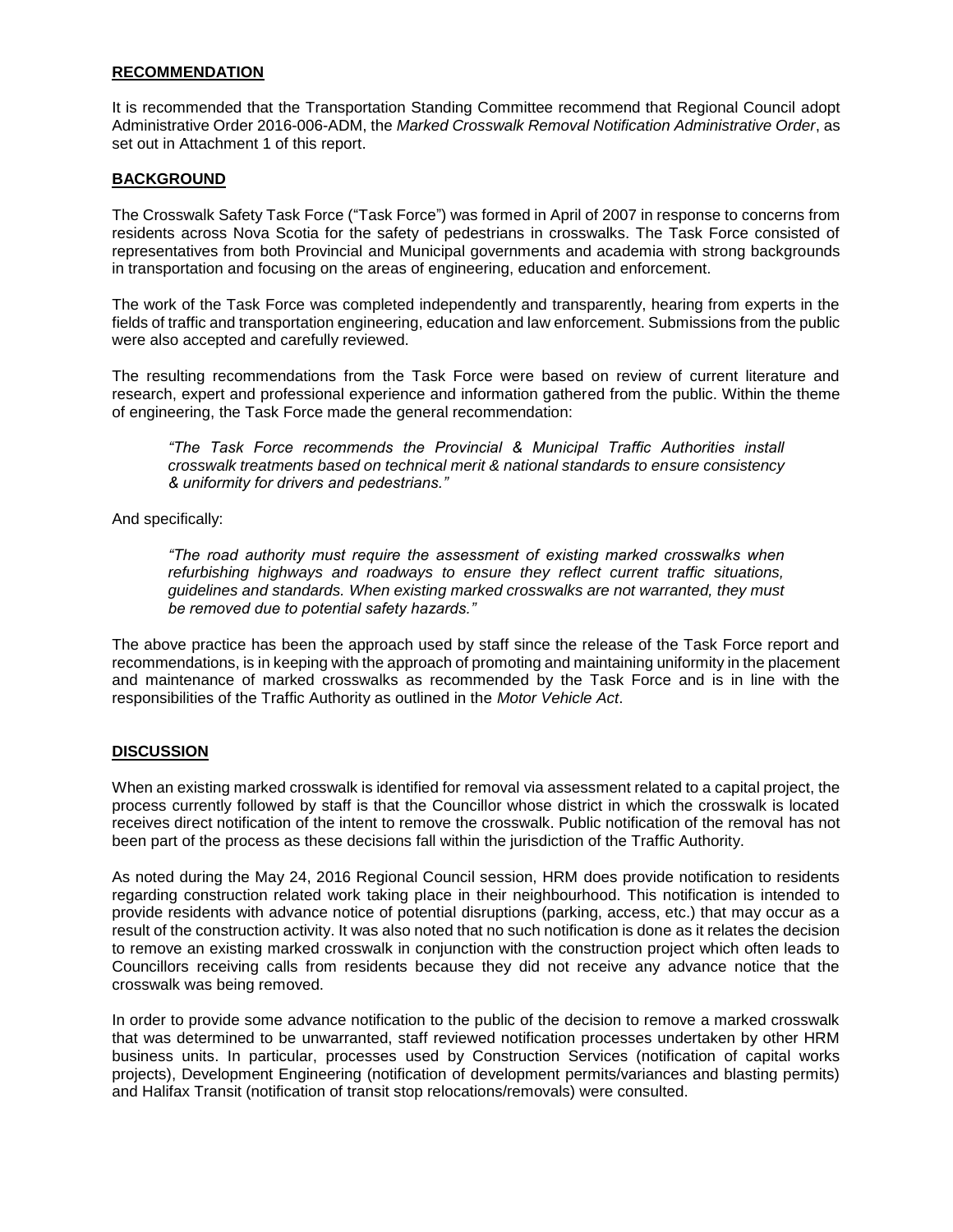Processes for both Construction Services and Development Engineering make use of notifications being mailed out or hand delivered to residents within a specific distance of the particular project. Development Engineering uses a 300 m radius for notification of blasting permits and a different area, 30 m, for notification of development/variance permits, while Construction Services determines a notification area on a projectby-project basis, which depends on the type and extent of work to be done. Halifax Transit provides notification of transit stop relocation/removal by posting a notice directly on the affected stop. Notice is posted at least five days (if possible) prior to the stop being relocated or removed.

Given the likelihood of pedestrians encountering a crosswalk that may be somewhat removed from their place of residence, a notification process similar to that used by Halifax Transit would be the most appropriate means of providing notification to the public of the decision to remove a crosswalk.

Upon completion of the necessary assessments, once a crosswalk was identified for removal, staff would first notify the Councillor whose district within which the crosswalk is located and then post notification directly at the particular crosswalk. Notification of removal would be posted at a location no less than five (5) business days in advance of the crosswalk being removed.

#### **FINANCIAL IMPLICATIONS**

There are no financial implications associated with this report.

#### **RISK CONSIDERATION**

There are no significant risks associated with the recommendations in this report.

#### **COMMUNITY ENGAGEMENT**

Community engagement was not deemed necessary as this report deals with matters related to internal policy.

#### **ENVIRONMENTAL IMPLICATIONS**

No environmental implications have been identified at this time.

#### **ALTERNATIVES**

There are no recommended alternatives.

#### **ATTACHMENTS**

Attachment 1 – Proposed Marked Crosswalk Removal Notification Administrative Order

\_\_\_\_\_\_\_\_\_\_\_\_\_\_\_\_\_\_\_\_\_\_\_\_\_\_\_\_\_\_\_\_\_\_\_\_\_\_\_\_\_\_\_\_\_\_\_\_\_\_\_\_\_\_\_\_\_\_\_\_\_\_\_\_\_\_\_\_\_\_

Attachment 2 – Draft Crosswalk Removal Notice

A copy of this report can be obtained online a[t http://www.halifax.ca/commcoun/index.php](http://www.halifax.ca/commcoun/index.php) [or other appropriate Committee link] then choose the appropriate [Community Council/Board] and meeting date, or by contacting the Office of the Municipal Clerk at 902.490.4210, or Fax 902.490.4208.

Report Prepared by: Roddy MacIntyre, P.Eng., Senior Traffic Operations Engineer, 902.490.8425 \_\_\_\_\_\_\_\_\_\_\_\_\_\_\_\_\_\_\_\_\_\_\_\_\_\_\_\_\_\_\_\_\_\_\_\_\_\_\_\_\_\_\_\_\_\_\_\_\_\_\_\_\_\_\_\_\_\_\_\_\_\_\_\_\_\_\_\_\_\_\_\_\_\_\_\_\_\_\_\_\_\_\_\_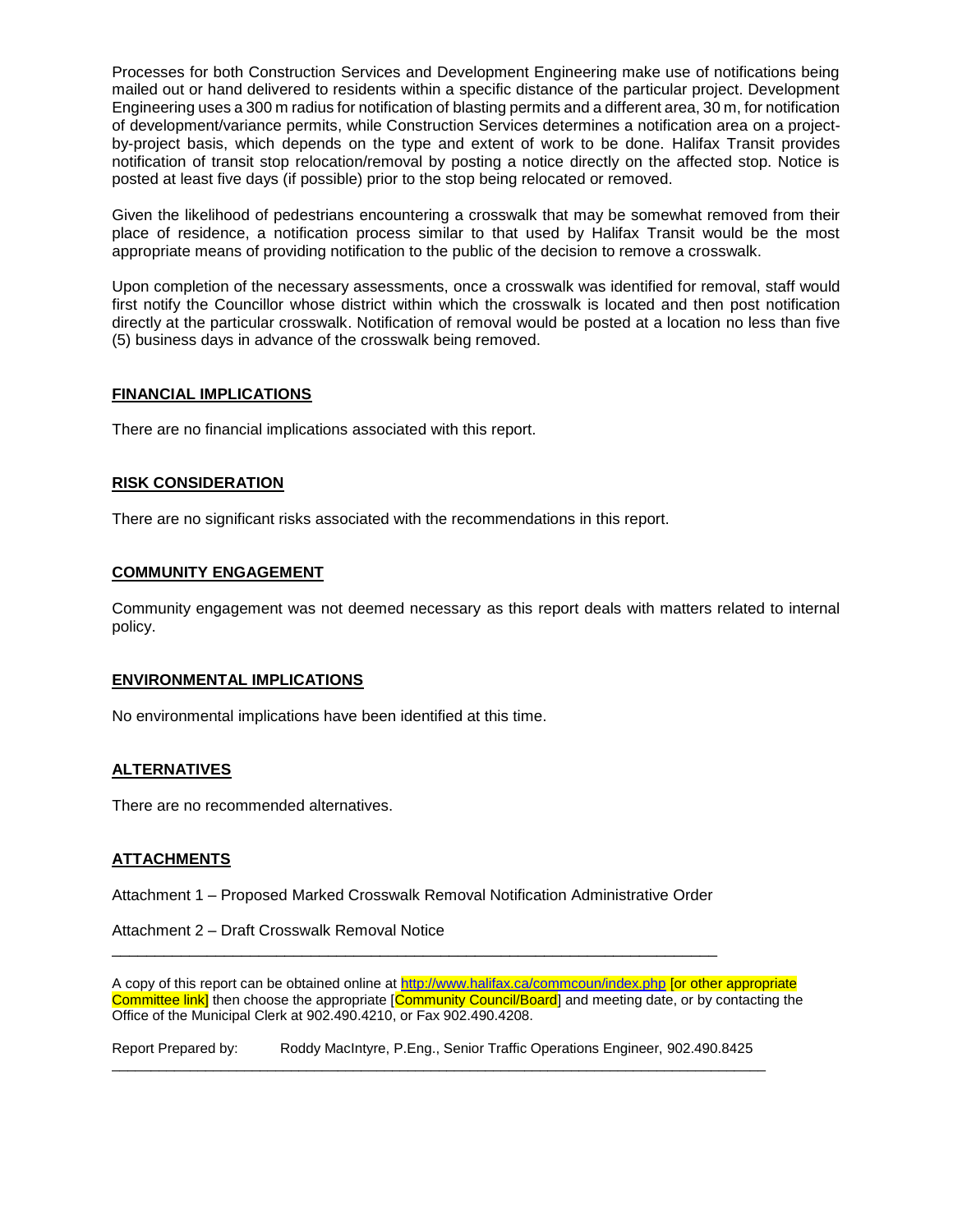# **ADMINISTRATIVE ORDER NUMBER 2016-006-ADM RESPECTING NOTIFICATION OF THE REMOVAL OF MARKED CROSSWALKS**

## **BE IT RESOLVED AS AN ADMINISTRATIVE ORDER** of the Council of the

Halifax Regional Municipality under the authority of the *Halifax Regional Municipality Charter,* as follows:

**WHEREAS** the Crosswalk Safety Task Force was formed in April of 2007 in response to concerns from residents across Nova Scotia for the safety of pedestrians in crosswalks;

**AND WHEREAS** the resulting recommendations from the Task Force were based on review of current literature and research, expert and professional experience and information gathered from the public;

**AND WHEREAS** one of recommendations of the Task Force was that "the road authority must require the assessment of existing marked crosswalks when refurbishing highways and roadways to ensure they reflect current traffic situations, guidelines and standards. When existing marked crosswalks are not warranted, they must be removed due to potential safety hazards".

# **Short Title**

1. This Administrative Order may be cited as the "*Marked Crosswalk Removal Notification Administrative Order*."

# **Purpose**

2. The purpose of this Administrative Order is to provide notice to the public when the Traffic Authority or a Deputy Traffic Authority decide that a marked crosswalk will be permanently removed as a result of roadway improvements.

# **Interpretation**<br>3. In this Ad

In this Administrative Order,

(a) "crosswalk" means that portion of a roadway clearly indicated for pedestrian crossing by lines or other markings on the surface;

(b) "Deputy Traffic Authority" means a Deputy Traffic Authority appointed by the Council pursuant to the *Motor Vehicle Act*;

- (c) "Municipality" means the Halifax Regional Municipality;
- (d) "roadway" means a roadway as defined by the *Motor Vehicle Act*; and

(e) "Traffic Authority" means the Traffic Authority of the Municipality appointed by the Council pursuant to the *Halifax Regional Municipality Charter* and the *Motor Vehicle Act*.

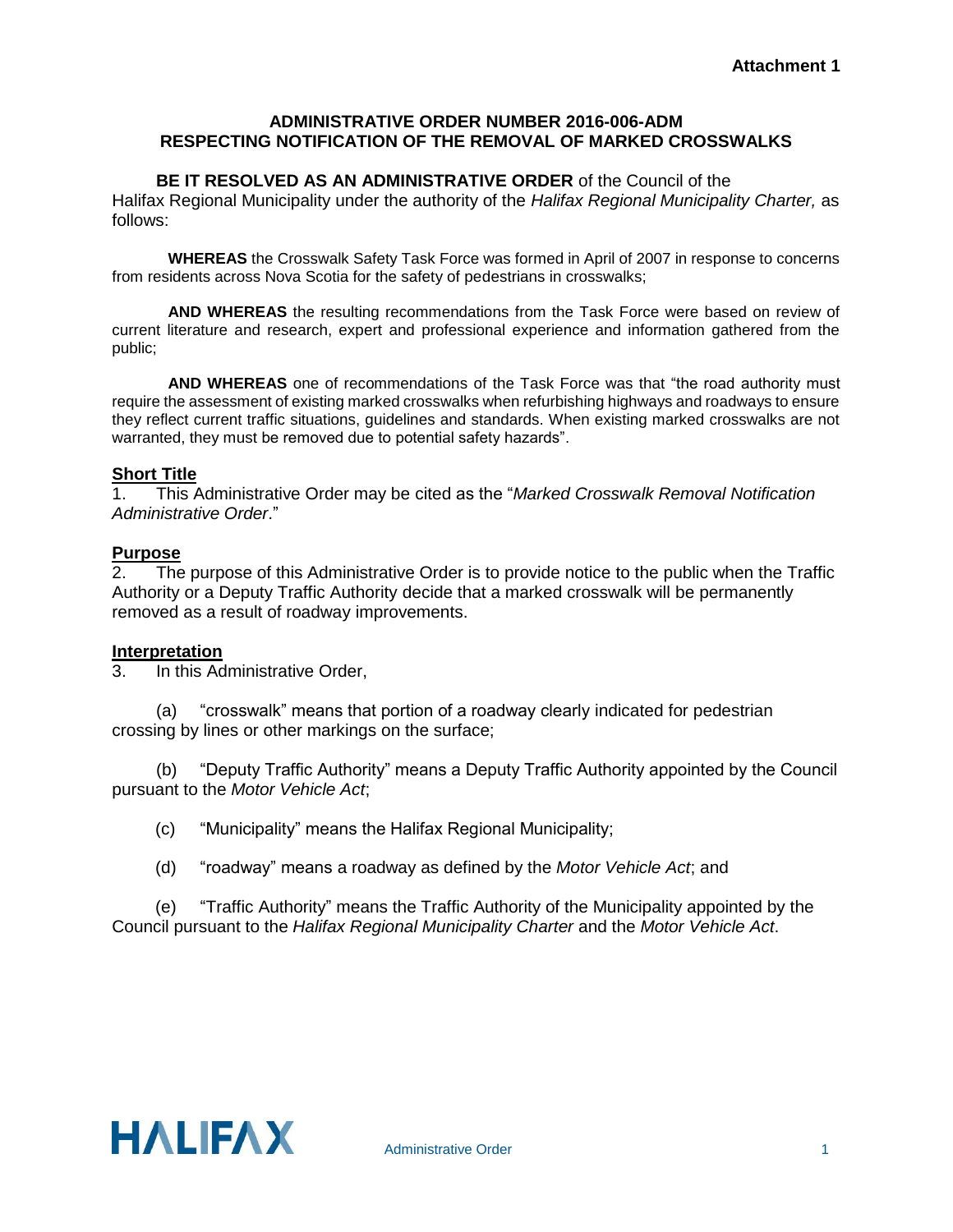# **Notice**<br> **4** If

 $\overline{\text{If}}$  the Traffic Authority or a Deputy Traffic Authority decide that a marked crosswalk will be permanently removed as a result of roadway improvements, the Municipality will:

(a) provide e-mail notification to the Councillor whose district within which the affected crosswalk is located; and

(b) provide notification to the general public by posting notice at the affected crosswalk.

5. Notification to the general public shall be posted at the affected crosswalk no less than five (5) business days prior to the crosswalk being removed.

6. The notification provided to the public may be in the form determined by the Traffic Authority or a Deputy Traffic Authority.

Done and passed this day of , 2016.

\_\_\_\_\_\_\_\_\_\_\_\_\_\_\_\_\_\_\_\_\_\_\_\_\_\_\_\_\_\_\_\_\_\_\_\_ Mike Savage, Mayor

\_\_\_\_\_\_\_\_\_\_\_\_\_\_\_\_\_\_\_\_\_\_\_\_\_\_\_\_\_\_\_\_\_\_\_\_ Kevin Arjoon, Municipal Clerk

I, Kevin Arjoon, Municipal Clerk of the Halifax Regional Municipality, hereby certify that the above noted Administrative Order was passed at a meeting of Halifax Regional Council held on [month], [day], 201\_.

> \_\_\_\_\_\_\_\_\_\_\_\_\_\_\_\_\_\_\_\_\_\_\_\_\_\_\_\_\_\_\_\_\_\_\_ Kevin Arjoon, Municipal Clerk